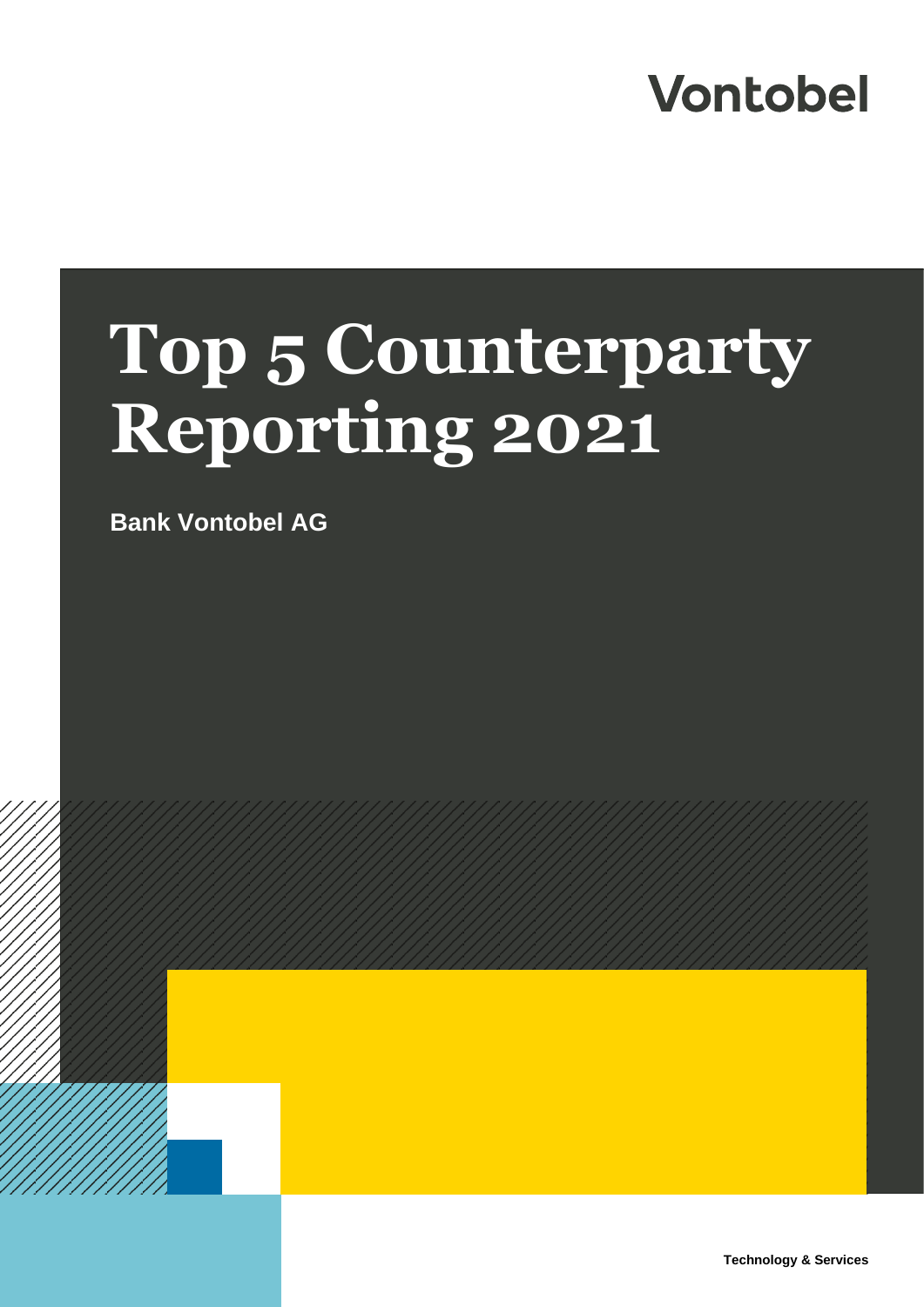### **Content**

|            | Top 5 Counterparty Reporting 2021 of Bank Vontobel AG                                                                                                                                                 | 4  |
|------------|-------------------------------------------------------------------------------------------------------------------------------------------------------------------------------------------------------|----|
| 1. Preface |                                                                                                                                                                                                       | 4  |
|            | 2. Overview of Top 5 Execution Venues Reporting                                                                                                                                                       | 4  |
| 2.1.       | Equities - Shares & Depositary Receipts                                                                                                                                                               | 4  |
|            | 2.1.1. Tick size liquidity bands 5 and 6 (from 2000 trades per day)                                                                                                                                   | 4  |
|            | 2.1.2. Tick size liquidity bands 3 and 4 (from 80 to 1999 trades per day)                                                                                                                             | 4  |
|            | 2.1.3. Tick size liquidity band 1 and 2 (from 0 to 79 trades per day)                                                                                                                                 | 5  |
| 2.2.<br>.  | Debt instruments                                                                                                                                                                                      | 5  |
|            | 2.2.1. Bonds                                                                                                                                                                                          | 5  |
| 2.2.2.     | Money market instruments                                                                                                                                                                              | 6  |
| 2.3.       | Interest rates derivatives                                                                                                                                                                            | 6  |
|            | 2.3.1. Futures and options admitted to trading on a trading venue                                                                                                                                     | 6  |
|            | 2.3.2. Other credit derivatives                                                                                                                                                                       | 6  |
| 2.4.       | Currency derivatives                                                                                                                                                                                  | 7  |
|            | 2.4.1. Futures and options admitted to trading on a trading venue                                                                                                                                     | 7  |
|            | 2.4.2. Swaps, forwards, and other currency derivatives                                                                                                                                                | 7  |
| 2.5.       | Structured finance instruments                                                                                                                                                                        | 7  |
| 2.6.       | <b>Equity Derivatives</b>                                                                                                                                                                             | 8  |
|            | 2.6.1. Options and Futures admitted to trading on a trading venue                                                                                                                                     | 8  |
| 2.7.       | <b>Securitized Derivatives</b>                                                                                                                                                                        | 8  |
|            | 2.7.1. Warrants and Certificate Derivatives                                                                                                                                                           | 8  |
|            | 2.7.2. Other securitized derivatives                                                                                                                                                                  | 9  |
| 2.8.       | Commodities derivatives and emission allowances Derivatives                                                                                                                                           | 9  |
|            | 2.8.1. Options and Futures admitted to trading on a trading venue                                                                                                                                     | 9  |
|            | 2.8.2. Other commodities derivatives and emission allowances derivatives                                                                                                                              | 10 |
| 2.9.       | Exchange traded products (Exchange traded funds, exchange traded notes and exchange traded commodities)                                                                                               | 10 |
| 2.10.      | Other instruments                                                                                                                                                                                     | 10 |
|            | 3. Overview of Top 5 Execution Broker Reporting                                                                                                                                                       | 11 |
| 3.1.       | Equities - Shares & Depositary Receipts                                                                                                                                                               | 11 |
|            | 3.1.1. Tick size liquidity bands 5 and 6 (from 2000 trades per day)                                                                                                                                   | 11 |
| 3.1.2.     | Tick size liquidity bands 3 and 4 (from 80 to 1999 trades per day)                                                                                                                                    | 11 |
|            | 3.1.3. ick size liquidity band 1 and 2 (from 0 to 79 trades per day)                                                                                                                                  | 12 |
| 3.2.       | Debt instruments                                                                                                                                                                                      | 12 |
|            | 3.2.1. Bonds                                                                                                                                                                                          | 12 |
| 3.2.2.     | Money market instruments                                                                                                                                                                              | 13 |
| 3.3.       | Currency derivatives                                                                                                                                                                                  | 13 |
| 3.4.       | Structured finance instruments                                                                                                                                                                        | 13 |
| 3.5.       | Securitized Derivatives                                                                                                                                                                               | 14 |
|            |                                                                                                                                                                                                       |    |
|            | 3.5.1. Warrants and Certificate Derivatives                                                                                                                                                           | 14 |
|            | 3.5.2. Other securitized derivatives                                                                                                                                                                  | 14 |
| 3.6.       | Exchange traded products (Exchange traded funds, exchange traded notes and exchange traded commodities)                                                                                               | 15 |
| 3.7.       | Other instruments                                                                                                                                                                                     | 15 |
|            | 4. Summary of the analysis and conclusions drawn from the monitoring of execution quality for equities, debt<br>securities, (securitized) derivatives, exchange-traded products and other instruments | 16 |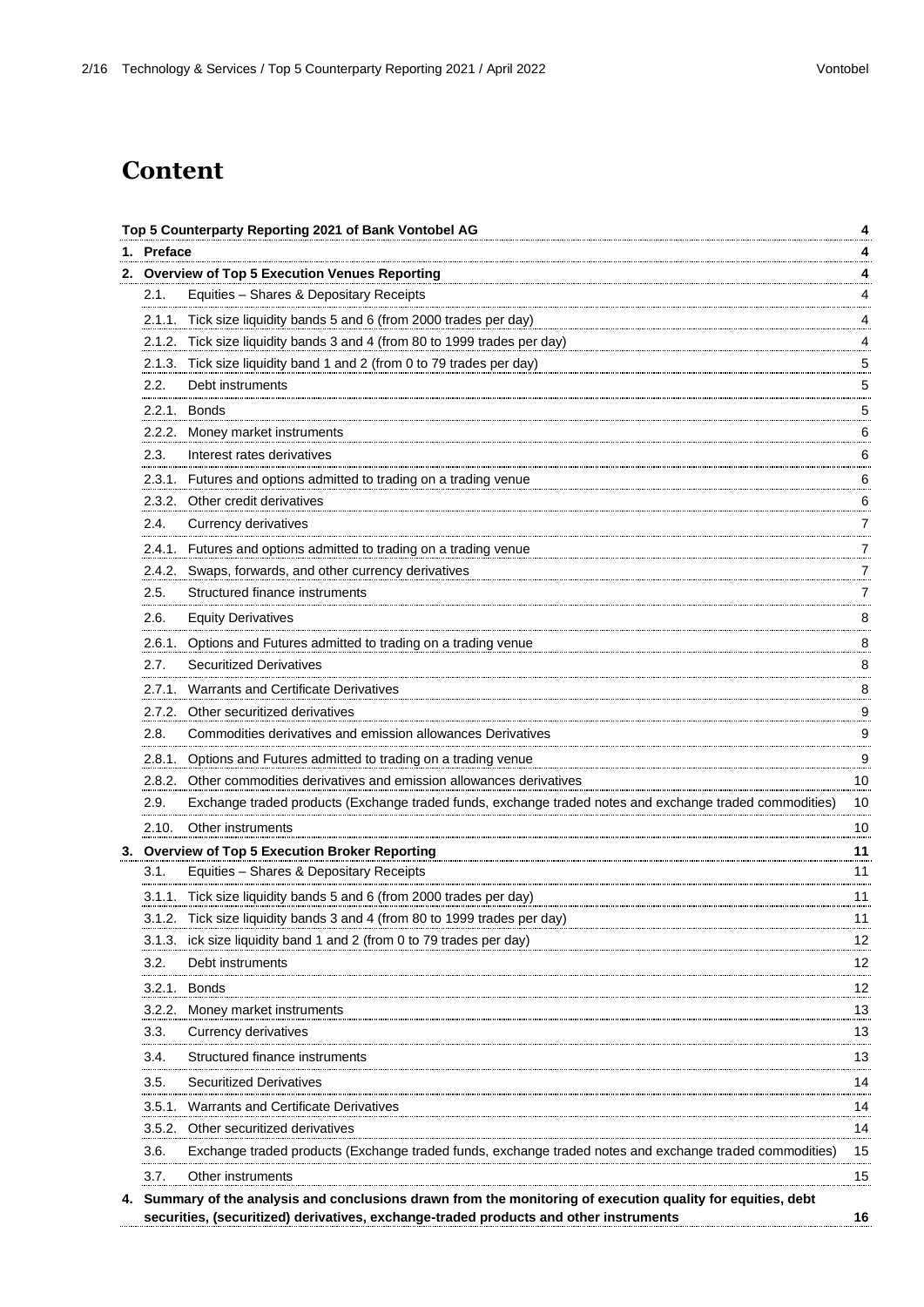| Close connections, conflicts of interest and common ownership with respect to any execution venues and/or brokers<br>4.2.<br>used to execute orders<br>Specific agreements with execution venues and/or brokers regarding payments made or received, discounts,<br>4.3.<br>rebates or non-monetary benefits received<br>Factors that have led to a change in the list of execution venues and/or brokers offered by Vontobel, if such a<br>4.4.<br>change occurred<br>Does the execution order differ by client categorization<br>4.5.<br>Other criteria considered in the execution of private client orders<br>4.6.<br>Explanation of how Vontobel has used data or tools related to the review of execution quality<br>4.7.<br>An explanation of how the investment firm has used the output of a consolidated data carrier provider established in<br>4.8.<br>accordance with Article 65 of Directive 2014/65/EU | 4.1. | Relative importance given by Vontobel to price, cost, speed, likelihood of execution or other considerations,<br>including qualitative factors, in assessing execution quality | 16 |
|----------------------------------------------------------------------------------------------------------------------------------------------------------------------------------------------------------------------------------------------------------------------------------------------------------------------------------------------------------------------------------------------------------------------------------------------------------------------------------------------------------------------------------------------------------------------------------------------------------------------------------------------------------------------------------------------------------------------------------------------------------------------------------------------------------------------------------------------------------------------------------------------------------------------|------|--------------------------------------------------------------------------------------------------------------------------------------------------------------------------------|----|
|                                                                                                                                                                                                                                                                                                                                                                                                                                                                                                                                                                                                                                                                                                                                                                                                                                                                                                                      |      |                                                                                                                                                                                | 16 |
|                                                                                                                                                                                                                                                                                                                                                                                                                                                                                                                                                                                                                                                                                                                                                                                                                                                                                                                      |      |                                                                                                                                                                                | 16 |
|                                                                                                                                                                                                                                                                                                                                                                                                                                                                                                                                                                                                                                                                                                                                                                                                                                                                                                                      |      |                                                                                                                                                                                | 16 |
|                                                                                                                                                                                                                                                                                                                                                                                                                                                                                                                                                                                                                                                                                                                                                                                                                                                                                                                      |      |                                                                                                                                                                                | 16 |
|                                                                                                                                                                                                                                                                                                                                                                                                                                                                                                                                                                                                                                                                                                                                                                                                                                                                                                                      |      |                                                                                                                                                                                | 16 |
|                                                                                                                                                                                                                                                                                                                                                                                                                                                                                                                                                                                                                                                                                                                                                                                                                                                                                                                      |      |                                                                                                                                                                                | 16 |
|                                                                                                                                                                                                                                                                                                                                                                                                                                                                                                                                                                                                                                                                                                                                                                                                                                                                                                                      |      |                                                                                                                                                                                |    |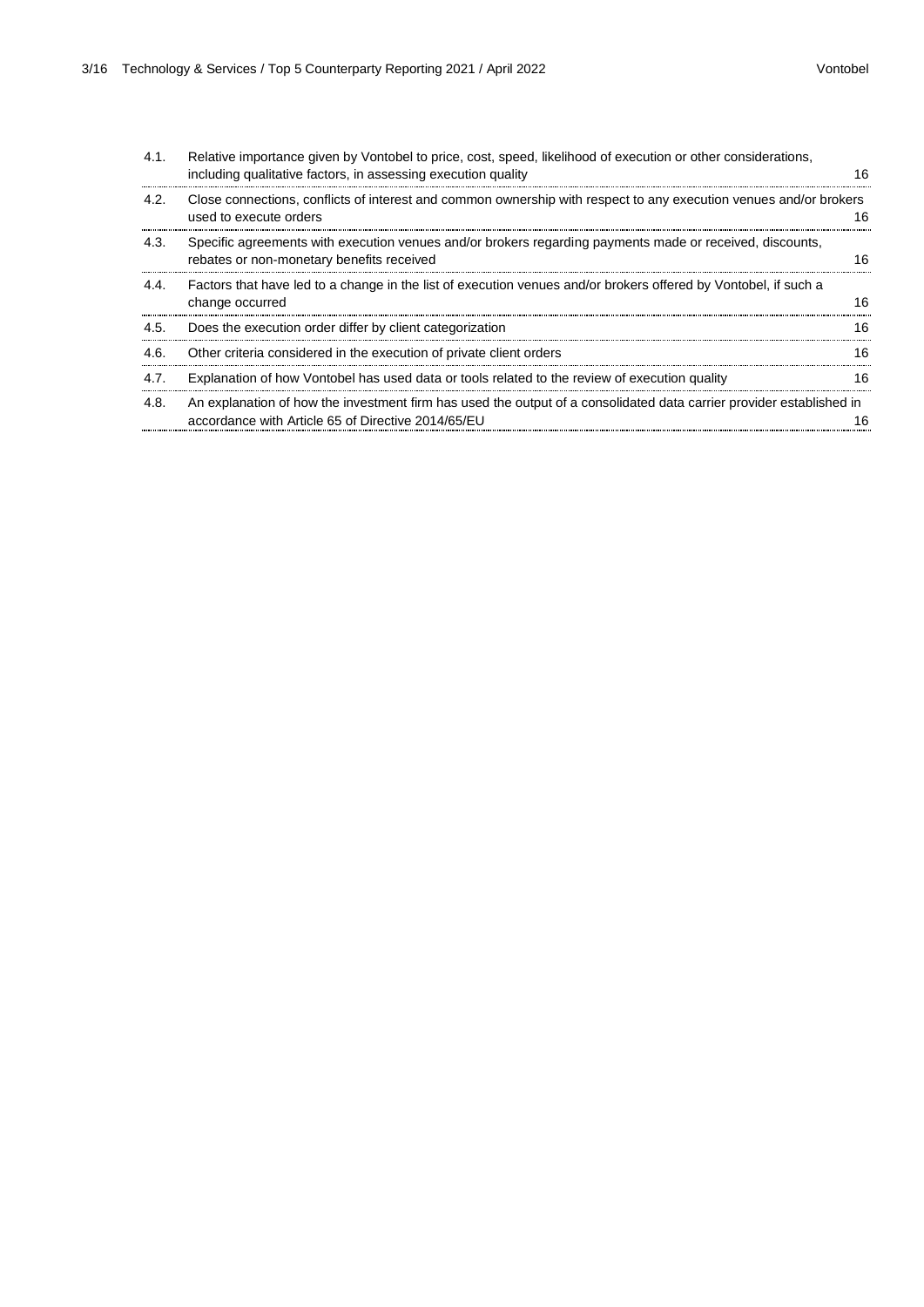## **Top 5 Counterparty Reporting 2021 of Bank Vontobel AG**

#### **1. Preface**

This Report includes the Top Five Execution Venues and Brokers (hereafter "Top 5 Counterparty Reporting") required by the German Securities Trading Act ("WpHG") and disclosed according to the standards of the Markets in Financial Instruments Directive 2014/65/EU.

Bank Vontobel AG is regulated and supervised by the Swiss Financial Market Supervisory Authority FINMA. As Switzerland is not a member of the European Economic Area, MiFID II does not apply directly to Bank Vontobel AG. Nevertheless, Bank Vontobel AG will apply the standards that are stipulated by MiFID II.

#### **2. Overview of Top 5 Execution Venues Reporting**

#### **2.1. Equities – Shares & Depositary Receipts**

#### **2.1.1. Tick size liquidity bands 5 and 6 (from 2000 trades per day)**

#### **CLASS OF INSTRUMENT**

| Notification if <1 average<br>trade per business day in the<br>previous year          | Ν                                                                           |                                                                             |                                 |                                    |                                  |
|---------------------------------------------------------------------------------------|-----------------------------------------------------------------------------|-----------------------------------------------------------------------------|---------------------------------|------------------------------------|----------------------------------|
| Top five execution venues<br>ranked in terms of trading<br>volumes (descending order) | Proportion of<br>volume traded as<br>a percentage of<br>total in that class | Proportion of<br>orders executed<br>as percentage of<br>total in that class | Percentage of<br>passive orders | Percentage of<br>aggressive orders | Percentage of<br>directed orders |
| New York<br>(XNYS)                                                                    | 16.10%                                                                      | 4.36%                                                                       |                                 |                                    | 2.28%                            |
| NASDAQ/NMS (GLOBAL MARKET)<br>(XNAS)                                                  | 8.11%                                                                       | 2.10%                                                                       |                                 |                                    | 1.98%                            |
| CBOE EUROPE (NL)<br>(CCXE)                                                            | 7.47%                                                                       | 23.30%                                                                      | 80.75%                          | 18.44%                             | 0.39%                            |
| Deutsche Börse XETRA<br>(XETR)                                                        | 7.36%                                                                       | 5.53%                                                                       | 32.99%                          | 50.87%                             | 11.98%                           |
| NASDAQ/NGS<br>(XNAS)                                                                  | 4.77%                                                                       | 1.77%                                                                       |                                 |                                    | 2.65%                            |

#### **2.1.2. Tick size liquidity bands 3 and 4 (from 80 to 1999 trades per day)**

| <b>CLASS OF INSTRUMENT</b>                                                            |                                                                             |                                                                             |                                 |                                    |                                  |
|---------------------------------------------------------------------------------------|-----------------------------------------------------------------------------|-----------------------------------------------------------------------------|---------------------------------|------------------------------------|----------------------------------|
| Notification if <11 average<br>trade per business day in the<br>previous year         | N                                                                           |                                                                             |                                 |                                    |                                  |
| Top five execution venues<br>ranked in terms of trading<br>volumes (descending order) | Proportion of<br>volume traded as<br>a percentage of<br>total in that class | Proportion of<br>orders executed<br>as percentage of<br>total in that class | Percentage of<br>passive orders | Percentage of<br>aggressive orders | Percentage of<br>directed orders |
| SIX Swiss Exchange<br>(XSWX)                                                          | 21.60%                                                                      | 24.75%                                                                      | 35.73%                          | 47.65%                             | 11.15%                           |
| New York<br>(XNYS)                                                                    | 20.84%                                                                      | 5.06%                                                                       |                                 |                                    | 1.24%                            |
| <b>XTX MARKETS</b><br>(XTXM)                                                          | 8.18%                                                                       | 4.67%                                                                       |                                 | 98.04%                             | 4.53%                            |
| NASDAQ/NMS<br>(XNAS)                                                                  | 5.13%                                                                       | 1.01%                                                                       |                                 |                                    | 0.80%                            |
| Deutsche Börse XETRA<br>(XETR)                                                        | 3.66%                                                                       | 8.61%                                                                       | 43.63%                          | 50.68%                             | 13.85%                           |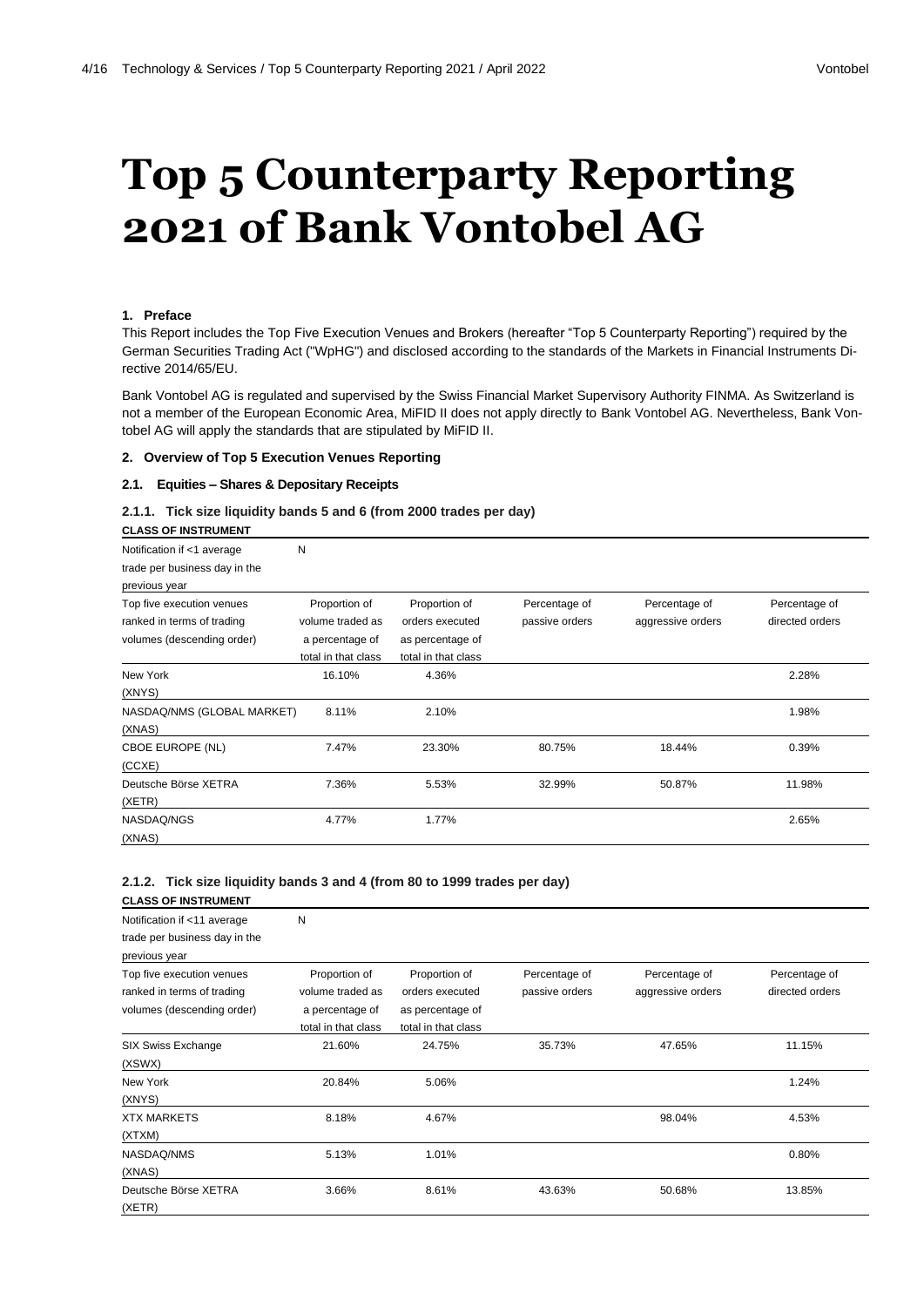#### **2.1.3. Tick size liquidity band 1 and 2 (from 0 to 79 trades per day)**

| <b>CLASS OF INSTRUMENT</b>                                                            |                                                                             |                                                                             |                                 |                                    |                                  |
|---------------------------------------------------------------------------------------|-----------------------------------------------------------------------------|-----------------------------------------------------------------------------|---------------------------------|------------------------------------|----------------------------------|
| Notification if <11 average<br>trade per business day in the<br>previous year         | N                                                                           |                                                                             |                                 |                                    |                                  |
| Top five execution venues<br>ranked in terms of trading<br>volumes (descending order) | Proportion of<br>volume traded as<br>a percentage of<br>total in that class | Proportion of<br>orders executed<br>as percentage of<br>total in that class | Percentage of<br>passive orders | Percentage of<br>aggressive orders | Percentage of<br>directed orders |
| SIX Swiss Exchange<br>(XSWX)                                                          | 35.41%                                                                      | 36.74%                                                                      | 41.37%                          | 40.99%                             | 10.85%                           |
| <b>XTX MARKETS</b><br>(XTXM)                                                          | 7.88%                                                                       | 5.44%                                                                       |                                 | 99.07%                             | 5.60%                            |
| Deutsche Börse XETRA<br>(XETR)                                                        | 6.04%                                                                       | 3.66%                                                                       | 55.55%                          | 33.59%                             | 4.15%                            |
| <b>SIX Swiss MID</b><br>(XSWX)                                                        | 4.59%                                                                       | 7.26%                                                                       | 66.14%                          | 33.37%                             | 5.65%                            |
| CBOE EUROPE (NL)<br>(CCXE)                                                            | 4.12%                                                                       | 7.12%                                                                       | 76.79%                          | 21.88%                             | 0.79%                            |

#### **2.2. Debt instruments**

#### **2.2.1. Bonds**

| <b>CLASS OF INSTRUMENT</b>                                                            |                                                                             |                                                                             |                                 |                                    |                                  |
|---------------------------------------------------------------------------------------|-----------------------------------------------------------------------------|-----------------------------------------------------------------------------|---------------------------------|------------------------------------|----------------------------------|
| Notification if <11 average<br>trade per business day in the<br>previous year         | Ν                                                                           |                                                                             |                                 |                                    |                                  |
| Top five execution venues<br>ranked in terms of trading<br>volumes (descending order) | Proportion of<br>volume traded as<br>a percentage of<br>total in that class | Proportion of<br>orders executed<br>as percentage of<br>total in that class | Percentage of<br>passive orders | Percentage of<br>aggressive orders | Percentage of<br>directed orders |
| Europa (Eurobonds)<br>(BVTEUR)                                                        | 51.01%                                                                      | 20.01%                                                                      |                                 | 0.15%                              | 0.68%                            |
| SIX Swiss Exchange<br>(XSWX)                                                          | 18.12%                                                                      | 37.97%                                                                      | 26.96%                          | 49.23%                             | 1.85%                            |
| OFF-EXCHANGE TRANSACTIONS<br>(XOFF)                                                   | 11.61%                                                                      | 19.21%                                                                      |                                 | 0.75%                              | 2.76%                            |
| Zürich<br>(BVTZH)                                                                     | 10.99%                                                                      | 2.56%                                                                       |                                 | 0.25%                              | 0.39%                            |
| Over the Counter<br>(XOTC)                                                            | 3.15%                                                                       | 0.09%                                                                       |                                 |                                    |                                  |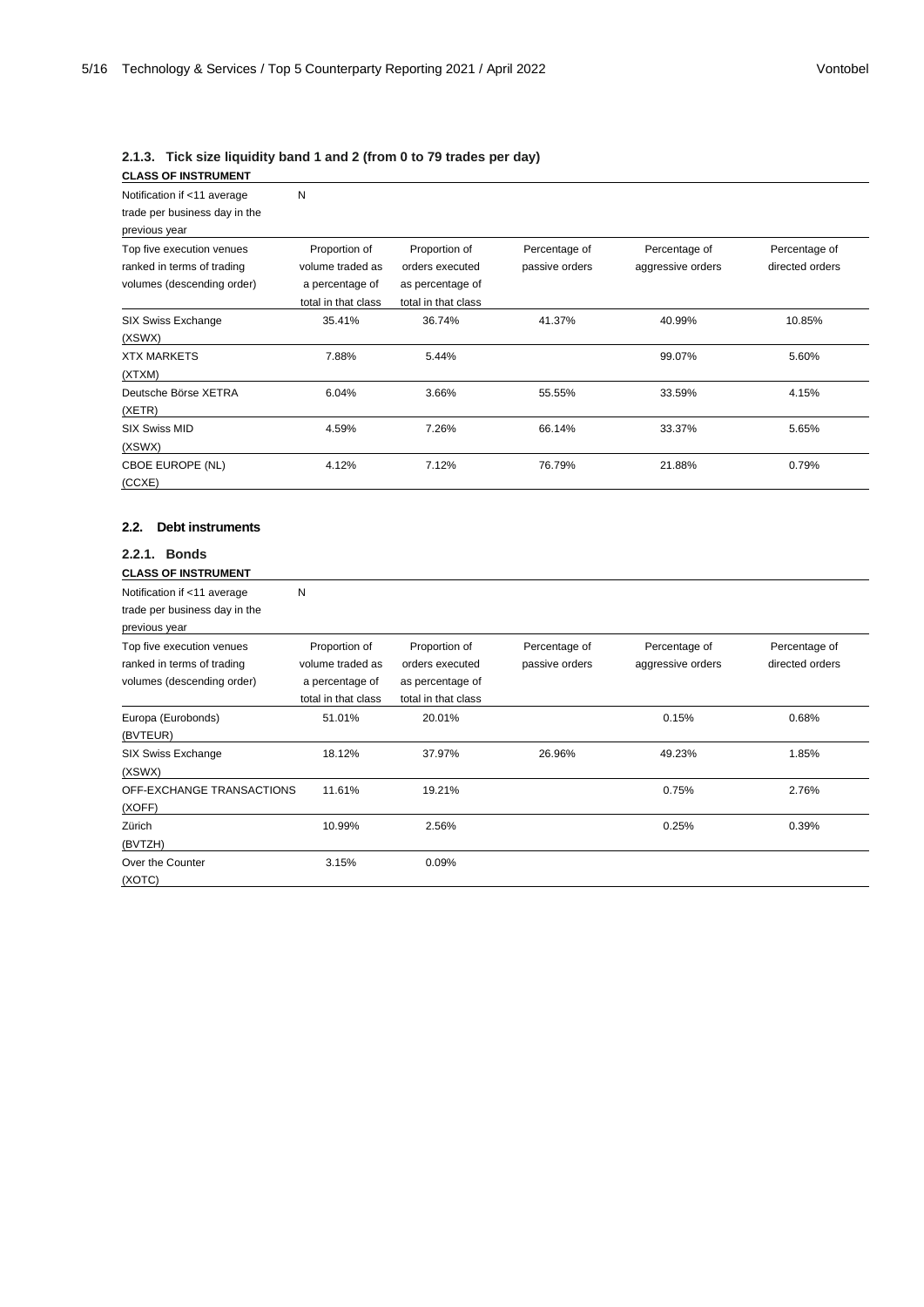#### **2.2.2. Money market instruments**

| <b>CLASS OF INSTRUMENT</b>                                                            |                                                                             |                                                                             |                                 |                                    |                                  |
|---------------------------------------------------------------------------------------|-----------------------------------------------------------------------------|-----------------------------------------------------------------------------|---------------------------------|------------------------------------|----------------------------------|
| Notification if <11 average<br>trade per business day in the<br>previous year         | Ν                                                                           |                                                                             |                                 |                                    |                                  |
| Top five execution venues<br>ranked in terms of trading<br>volumes (descending order) | Proportion of<br>volume traded as<br>a percentage of<br>total in that class | Proportion of<br>orders executed<br>as percentage of<br>total in that class | Percentage of<br>passive orders | Percentage of<br>aggressive orders | Percentage of<br>directed orders |
| Zürich<br>(BVTZH)                                                                     | 47.28%                                                                      | 10.85%                                                                      |                                 | 1.56%                              |                                  |
| Europa (Eurobonds)<br>(BVTEUR)                                                        | 24.46%                                                                      | 9.87%                                                                       |                                 |                                    |                                  |
| OFF-EXCHANGE TRANSACTIONS<br>(XOFF)                                                   | 18.20%                                                                      | 8.43%                                                                       |                                 |                                    |                                  |
| <b>Private Placements</b><br>(Private Placements)                                     | 7.32%                                                                       | 26.78%                                                                      |                                 |                                    | 0.79%                            |
| <b>BLOOMBERG TRADING FACILITY</b><br>LIMITED (BMTF)                                   | 1.72%                                                                       | 1.86%                                                                       |                                 |                                    |                                  |

#### **2.3. Interest rates derivatives**

#### **2.3.1. Futures and options admitted to trading on a trading venue CLASS OF INSTRUMENT**

| <b>ULASS UF INSTRUMENT</b>                                  |                     |                     |                |                   |                 |
|-------------------------------------------------------------|---------------------|---------------------|----------------|-------------------|-----------------|
| Notification if <1 average<br>trade per business day in the | N                   |                     |                |                   |                 |
| previous year                                               |                     |                     |                |                   |                 |
| Top five execution venues                                   | Proportion of       | Proportion of       | Percentage of  | Percentage of     | Percentage of   |
| ranked in terms of trading                                  | volume traded as    | orders executed     | passive orders | aggressive orders | directed orders |
| volumes (descending order)                                  | a percentage of     | as percentage of    |                |                   |                 |
|                                                             | total in that class | total in that class |                |                   |                 |
| <b>AMEX Equities</b>                                        | 78.26%              | 1.97%               |                |                   |                 |
| (XNYS)                                                      |                     |                     |                |                   |                 |
| Chicago Merc Exch                                           | 11.04%              | 5.86%               |                |                   |                 |
| (XCME)                                                      |                     |                     |                |                   |                 |
| OPRA CBOE Chicago                                           | 9.64%               | 0.14%               |                |                   |                 |
| (XCBO)                                                      |                     |                     |                |                   |                 |
| LIFFE London                                                | 0.53%               | 3.03%               |                |                   |                 |
| (IFEU)                                                      |                     |                     |                |                   |                 |
| Eurex                                                       | 0.52%               | 88.87%              |                |                   |                 |
| (XEUR)                                                      |                     |                     |                |                   |                 |

#### **2.3.2. Other credit derivatives**

| Notification if <1 average    | v                   |                     |                |                   |                 |
|-------------------------------|---------------------|---------------------|----------------|-------------------|-----------------|
| trade per business day in the |                     |                     |                |                   |                 |
| previous year                 |                     |                     |                |                   |                 |
| Top five execution venues     | Proportion of       | Proportion of       | Percentage of  | Percentage of     | Percentage of   |
| ranked in terms of trading    | volume traded as    | orders executed     | passive orders | aggressive orders | directed orders |
| volumes (descending order)    | a percentage of     | as percentage of    |                |                   |                 |
|                               | total in that class | total in that class |                |                   |                 |
| Over the Counter              | 100.00%             | 100.00%             |                |                   |                 |
| (XOTC)                        |                     |                     |                |                   |                 |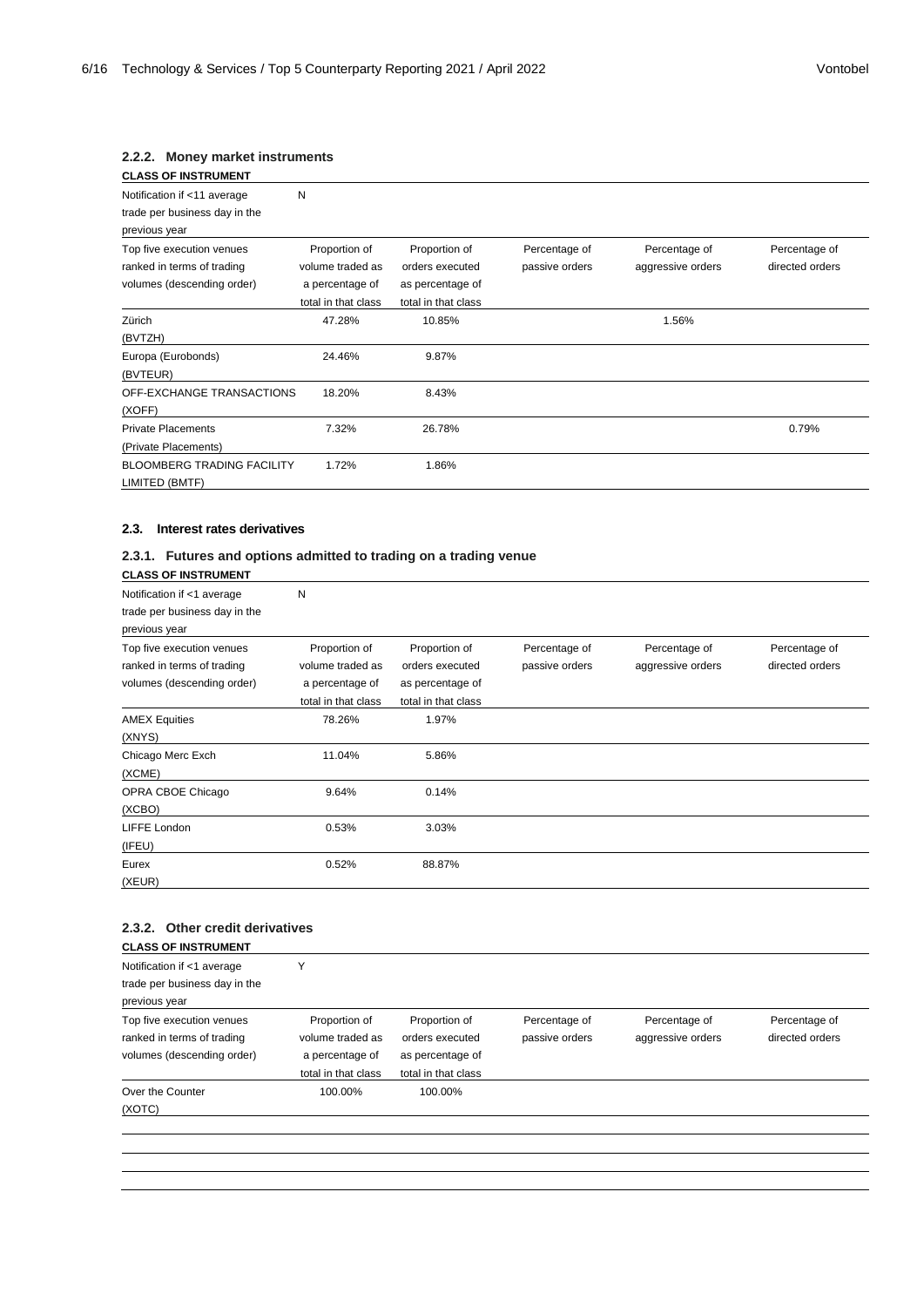#### **2.4. Currency derivatives**

#### **2.4.1. Futures and options admitted to trading on a trading venue**

| Notification if <1 average                                                            | N                                                                           |                                                                             |                                 |                                    |                                  |
|---------------------------------------------------------------------------------------|-----------------------------------------------------------------------------|-----------------------------------------------------------------------------|---------------------------------|------------------------------------|----------------------------------|
| trade per business day in the<br>previous year                                        |                                                                             |                                                                             |                                 |                                    |                                  |
| Top five execution venues<br>ranked in terms of trading<br>volumes (descending order) | Proportion of<br>volume traded as<br>a percentage of<br>total in that class | Proportion of<br>orders executed<br>as percentage of<br>total in that class | Percentage of<br>passive orders | Percentage of<br>aggressive orders | Percentage of<br>directed orders |
| Chicago Merc Exch<br>(XCME)                                                           | 100.00%                                                                     | 98.37%                                                                      |                                 |                                    |                                  |
| Hong-Kong Derivates<br>(XHKF)                                                         |                                                                             | 0.98%                                                                       |                                 |                                    |                                  |

#### **2.4.2. Swaps, forwards, and other currency derivatives**

| <b>CLASS OF INSTRUMENT</b>    |                     |                     |                |                   |                 |
|-------------------------------|---------------------|---------------------|----------------|-------------------|-----------------|
| Notification if <1 average    | N                   |                     |                |                   |                 |
| trade per business day in the |                     |                     |                |                   |                 |
| previous year                 |                     |                     |                |                   |                 |
| Top five execution venues     | Proportion of       | Proportion of       | Percentage of  | Percentage of     | Percentage of   |
| ranked in terms of trading    | volume traded as    | orders executed     | passive orders | aggressive orders | directed orders |
| volumes (descending order)    | a percentage of     | as percentage of    |                |                   |                 |
|                               | total in that class | total in that class |                |                   |                 |
| Over the Counter              | 100.00%             | 100.00%             |                |                   |                 |
| (XOTC)                        |                     |                     |                |                   |                 |

#### **2.5. Structured finance instruments**

| <b>CLASS OF INSTRUMENT</b>                                                            |                                                                             |                                                                             |                                 |                                    |                                  |
|---------------------------------------------------------------------------------------|-----------------------------------------------------------------------------|-----------------------------------------------------------------------------|---------------------------------|------------------------------------|----------------------------------|
| Notification if <1 average<br>trade per business day in the<br>previous year          | Ν                                                                           |                                                                             |                                 |                                    |                                  |
| Top five execution venues<br>ranked in terms of trading<br>volumes (descending order) | Proportion of<br>volume traded as<br>a percentage of<br>total in that class | Proportion of<br>orders executed<br>as percentage of<br>total in that class | Percentage of<br>passive orders | Percentage of<br>aggressive orders | Percentage of<br>directed orders |
| <b>Private Placements</b><br>(Private Placements)                                     | 61.07%                                                                      | 35.53%                                                                      |                                 |                                    | 0.03%                            |
| Scoach<br>(XSWX)                                                                      | 12.80%                                                                      | 22.84%                                                                      | 55.03%                          | 33.47%                             | 1.10%                            |
| <b>BANK VONTOBEL EUROPE AG</b><br>(VONT)                                              | 9.32%                                                                       | 2.66%                                                                       |                                 |                                    |                                  |
| <b>BOERSE STUTTGART</b><br>(XSTU)                                                     | 8.16%                                                                       | 33.97%                                                                      |                                 |                                    |                                  |
| Zürich<br>(BVTZH)                                                                     | 6.97%                                                                       | 3.15%                                                                       |                                 |                                    | 1.66%                            |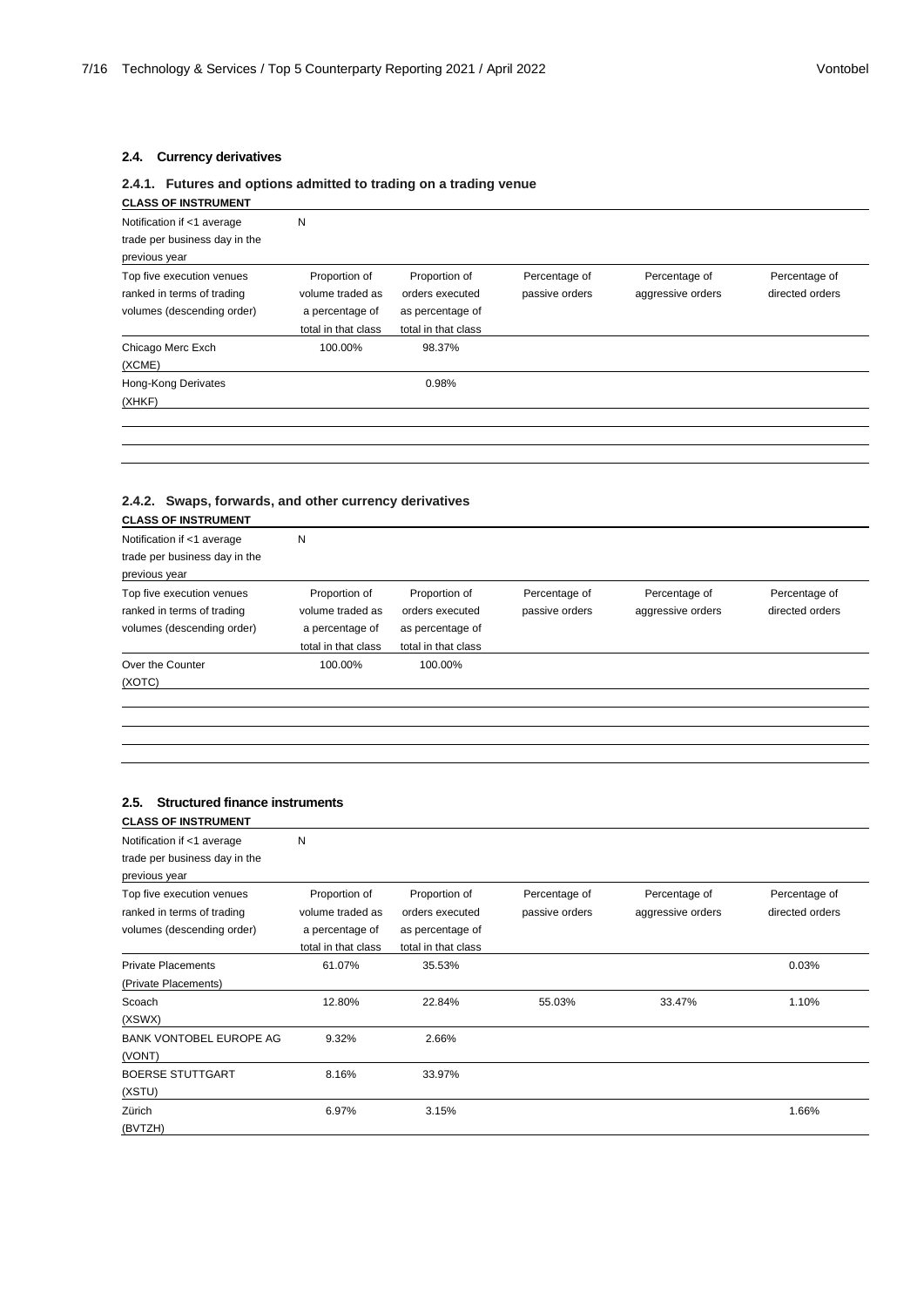#### **2.6. Equity Derivatives**

#### **2.6.1. Options and Futures admitted to trading on a trading venue**

| <b>CLASS OF INSTRUMENT</b>                                                            |                                                                             |                                                                             |                                 |                                    |                                  |
|---------------------------------------------------------------------------------------|-----------------------------------------------------------------------------|-----------------------------------------------------------------------------|---------------------------------|------------------------------------|----------------------------------|
| Notification if <1 average<br>trade per business day in the<br>previous year          | Ν                                                                           |                                                                             |                                 |                                    |                                  |
| Top five execution venues<br>ranked in terms of trading<br>volumes (descending order) | Proportion of<br>volume traded as<br>a percentage of<br>total in that class | Proportion of<br>orders executed<br>as percentage of<br>total in that class | Percentage of<br>passive orders | Percentage of<br>aggressive orders | Percentage of<br>directed orders |
| Eurex<br>(XEUR)                                                                       | 48.93%                                                                      | 47.49%                                                                      |                                 |                                    | 0.02%                            |
| <b>AMEX Equities</b><br>(XNYS)                                                        | 33.64%                                                                      | 4.40%                                                                       |                                 |                                    |                                  |
| CBOE FX NDFS<br>(CBOE)                                                                | 6.35%                                                                       | 0.49%                                                                       |                                 |                                    |                                  |
| OPRA CBOE Chicago<br>(XCBO)                                                           | 2.94%                                                                       | 0.20%                                                                       |                                 |                                    |                                  |
| Chicago Merc Exch<br>(XCME)                                                           | 2.85%                                                                       | 13.46%                                                                      |                                 |                                    |                                  |

#### **2.7. Securitized Derivatives**

#### **2.7.1. Warrants and Certificate Derivatives**

| <b>CLASS OF INSTRUMENT</b>                                                            |                                                                             |                                                                             |                                 |                                    |                                  |
|---------------------------------------------------------------------------------------|-----------------------------------------------------------------------------|-----------------------------------------------------------------------------|---------------------------------|------------------------------------|----------------------------------|
| Notification if <1 average<br>trade per business day in the<br>previous year          | Ν                                                                           |                                                                             |                                 |                                    |                                  |
| Top five execution venues<br>ranked in terms of trading<br>volumes (descending order) | Proportion of<br>volume traded as<br>a percentage of<br>total in that class | Proportion of<br>orders executed<br>as percentage of<br>total in that class | Percentage of<br>passive orders | Percentage of<br>aggressive orders | Percentage of<br>directed orders |
| <b>BOERSE STUTTGART</b><br>(XSTU)                                                     | 54.14%                                                                      | 74.87%                                                                      |                                 |                                    |                                  |
| Scoach<br>(XSWX)                                                                      | 32.82%                                                                      | 22.90%                                                                      | 55.24%                          | 38.62%                             | 0.26%                            |
| <b>Private Placements</b><br>(Private Placements)                                     | 2.66%                                                                       | 0.14%                                                                       |                                 |                                    | 0.37%                            |
| SIX Swiss Exchange<br>(XSWX)                                                          | 2.19%                                                                       | 0.77%                                                                       | 30.84%                          | 54.25%                             | 22.09%                           |
| Zürich<br>(BVTZH)                                                                     | 1.43%                                                                       | 0.09%                                                                       |                                 |                                    | 2.92%                            |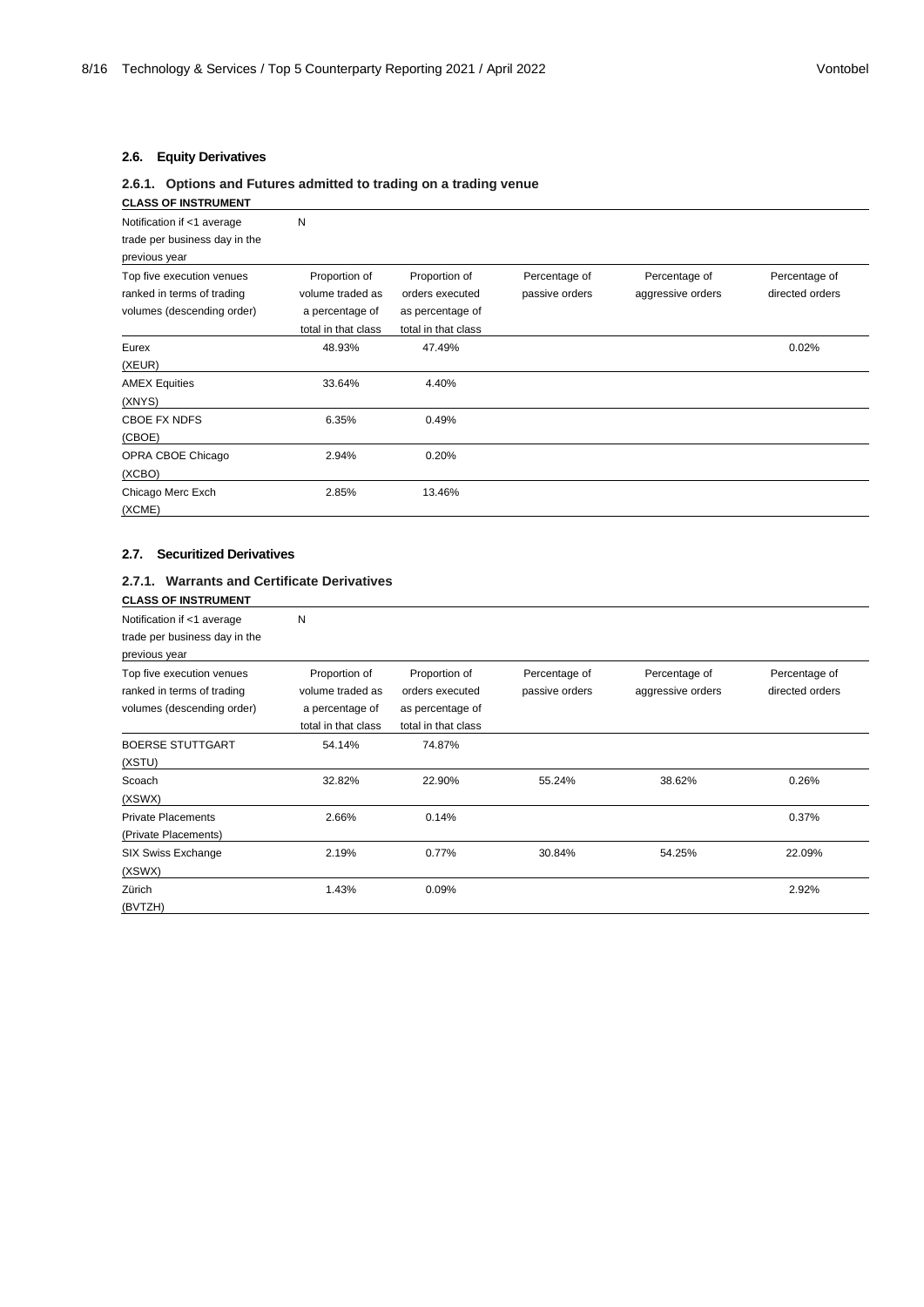#### **2.7.2. Other securitized derivatives**

| <b>CLASS OF INSTRUMENT</b>                                                            |                                                                             |                                                                             |                                 |                                    |                                  |
|---------------------------------------------------------------------------------------|-----------------------------------------------------------------------------|-----------------------------------------------------------------------------|---------------------------------|------------------------------------|----------------------------------|
| Notification if <1 average<br>trade per business day in the<br>previous year          | Ν                                                                           |                                                                             |                                 |                                    |                                  |
| Top five execution venues<br>ranked in terms of trading<br>volumes (descending order) | Proportion of<br>volume traded as<br>a percentage of<br>total in that class | Proportion of<br>orders executed<br>as percentage of<br>total in that class | Percentage of<br>passive orders | Percentage of<br>aggressive orders | Percentage of<br>directed orders |
| <b>Private Placements</b><br>(Private Placements)                                     | 88.72%                                                                      | 87.17%                                                                      |                                 |                                    | 0.02%                            |
| Zürich<br>(BVTZH)                                                                     | 5.41%                                                                       | 2.16%                                                                       |                                 |                                    |                                  |
| Scoach<br>(XSWX)                                                                      | 4.32%                                                                       | 8.96%                                                                       | 44.10%                          | 50.00%                             | 9.20%                            |
| <b>BOERSE STUTTGART</b><br>(XSTU)                                                     | 0.75%                                                                       | 1.40%                                                                       |                                 |                                    |                                  |
| Europa (Eurobonds)<br>(BVTEUR)                                                        | 0.68%                                                                       | 0.11%                                                                       |                                 |                                    |                                  |

#### **2.8. Commodities derivatives and emission allowances Derivatives**

#### **2.8.1. Options and Futures admitted to trading on a trading venue**

| <b>CLASS OF INSTRUMENT</b>                                                            |                                                                             |                                                                             |                                 |                                    |                                  |
|---------------------------------------------------------------------------------------|-----------------------------------------------------------------------------|-----------------------------------------------------------------------------|---------------------------------|------------------------------------|----------------------------------|
| Notification if <1 average<br>trade per business day in the<br>previous year          | N                                                                           |                                                                             |                                 |                                    |                                  |
| Top five execution venues<br>ranked in terms of trading<br>volumes (descending order) | Proportion of<br>volume traded as<br>a percentage of<br>total in that class | Proportion of<br>orders executed<br>as percentage of<br>total in that class | Percentage of<br>passive orders | Percentage of<br>aggressive orders | Percentage of<br>directed orders |
| <b>AMEX Equities</b><br>(XNYS)                                                        | 48.93%                                                                      | 0.07%                                                                       |                                 |                                    |                                  |
| <b>NYMEX New York</b><br>(XNYM)                                                       | 34.17%                                                                      | 51.67%                                                                      |                                 |                                    |                                  |
| <b>COMEX New York</b><br>(COMEX New York)                                             | 10.65%                                                                      | 30.33%                                                                      |                                 |                                    |                                  |
| NY Cotton Exchange<br>(NY Cotton Exchange)                                            | 2.76%                                                                       | 8.58%                                                                       |                                 |                                    |                                  |
| Chicago Merc Exch<br>(XCME)                                                           | 2.30%                                                                       | 5.05%                                                                       |                                 |                                    |                                  |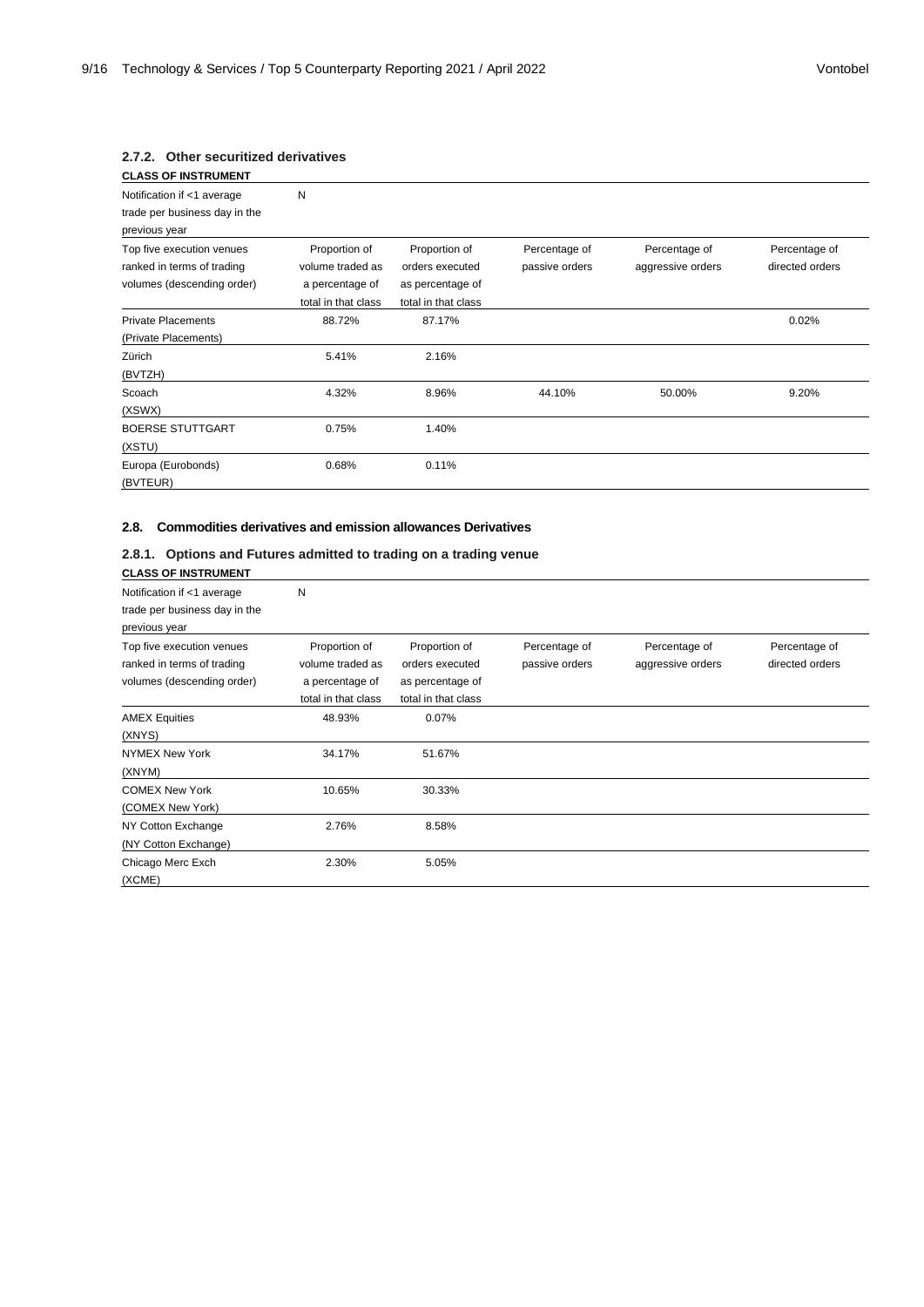#### **2.8.2. Other commodities derivatives and emission allowances derivatives**

| <b>CLASS OF INSTRUMENT</b>    |                     |                     |                |                   |                 |
|-------------------------------|---------------------|---------------------|----------------|-------------------|-----------------|
| Notification if <1 average    | N                   |                     |                |                   |                 |
| trade per business day in the |                     |                     |                |                   |                 |
| previous year                 |                     |                     |                |                   |                 |
| Top five execution venues     | Proportion of       | Proportion of       | Percentage of  | Percentage of     | Percentage of   |
| ranked in terms of trading    | volume traded as    | orders executed     | passive orders | aggressive orders | directed orders |
| volumes (descending order)    | a percentage of     | as percentage of    |                |                   |                 |
|                               | total in that class | total in that class |                |                   |                 |
| Over the Counter<br>(XOTC)    | 100.00%             | 100.00%             |                |                   |                 |
|                               |                     |                     |                |                   |                 |
|                               |                     |                     |                |                   |                 |
|                               |                     |                     |                |                   |                 |

#### **2.9. Exchange traded products (Exchange traded funds, exchange traded notes and exchange traded commodities) CLASS OF INSTRUMENT**

| יייושייטיייטי יש טטא                                                                  |                                                                             |                                                                             |                                 |                                    |                                  |
|---------------------------------------------------------------------------------------|-----------------------------------------------------------------------------|-----------------------------------------------------------------------------|---------------------------------|------------------------------------|----------------------------------|
| Notification if <1 average<br>trade per business day in the<br>previous year          | Ν                                                                           |                                                                             |                                 |                                    |                                  |
| Top five execution venues<br>ranked in terms of trading<br>volumes (descending order) | Proportion of<br>volume traded as<br>a percentage of<br>total in that class | Proportion of<br>orders executed<br>as percentage of<br>total in that class | Percentage of<br>passive orders | Percentage of<br>aggressive orders | Percentage of<br>directed orders |
| <b>TRADEWEB LLC</b><br>(TRWB)                                                         | 25.39%                                                                      | 8.59%                                                                       |                                 |                                    | 0.06%                            |
| TRADEWEB EU BV - MTF<br>(TWEU)                                                        | 22.77%                                                                      | 11.80%                                                                      |                                 |                                    | 0.41%                            |
| SIX Swiss Exchange<br>(XSWX)                                                          | 12.72%                                                                      | 36.27%                                                                      | 10.10%                          | 64.55%                             | 8.37%                            |
| <b>NYSE ARCA</b><br>(XNYS)                                                            | 7.10%                                                                       | 3.79%                                                                       |                                 |                                    | 3.54%                            |
| <b>TRADEWEB EUROPE LIMITED</b><br>(TREU)                                              | 4.89%                                                                       | 2.69%                                                                       |                                 |                                    | 0.12%                            |

#### **2.10. Other instruments**

| Notification if <1 average<br>trade per business day in the                           | N                                                    |                                                      |                                 |                                    |                                  |
|---------------------------------------------------------------------------------------|------------------------------------------------------|------------------------------------------------------|---------------------------------|------------------------------------|----------------------------------|
| previous year                                                                         |                                                      |                                                      |                                 |                                    |                                  |
| Top five execution venues<br>ranked in terms of trading<br>volumes (descending order) | Proportion of<br>volume traded as<br>a percentage of | Proportion of<br>orders executed<br>as percentage of | Percentage of<br>passive orders | Percentage of<br>aggressive orders | Percentage of<br>directed orders |
|                                                                                       | total in that class                                  | total in that class                                  |                                 |                                    |                                  |
| Zürich<br>(BVTZH)                                                                     | 86.83%                                               | 1.21%                                                |                                 |                                    | 0.46%                            |
| SIX Swiss Exchange<br>(XSWX)                                                          | 2.82%                                                | 11.94%                                               | 10.63%                          | 48.81%                             | 0.33%                            |
| OTC PINK MARKETPLACE<br>(OTCM)                                                        | 2.35%                                                | 0.48%                                                |                                 |                                    | 69.41%                           |
| KNIGHT EQUITY MARKETS LP<br>(KNIG)                                                    | 1.56%                                                | 2.18%                                                |                                 |                                    | 24.42%                           |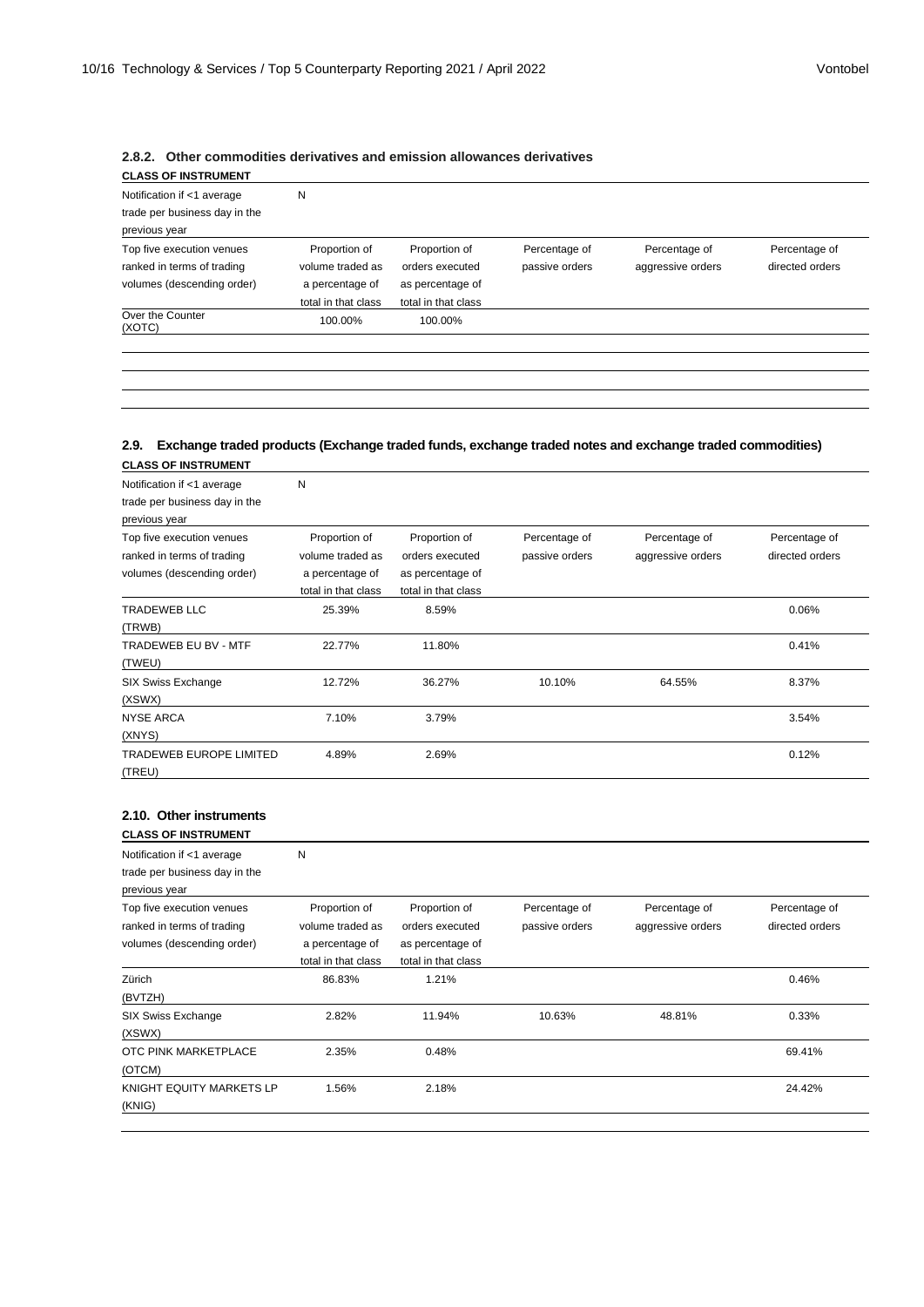#### **3. Overview of Top 5 Execution Broker Reporting**

#### **3.1. Equities – Shares & Depositary Receipts**

#### **3.1.1. Tick size liquidity bands 5 and 6 (from 2000 trades per day)**

#### **CLASS OF INSTRUMENT**

| Notification if <1 average      | Ν                   |                     |                |                   |                 |
|---------------------------------|---------------------|---------------------|----------------|-------------------|-----------------|
| trade per business day in the   |                     |                     |                |                   |                 |
| previous year                   |                     |                     |                |                   |                 |
| Top five brokers                | Proportion of       | Proportion of       | Percentage of  | Percentage of     | Percentage of   |
| ranked in terms of trading      | volume traded as    | orders executed     | passive orders | aggressive orders | directed orders |
| volumes (descending order)      | a percentage of     | as percentage of    |                |                   |                 |
|                                 | total in that class | total in that class |                |                   |                 |
| Jefferies LLC                   | 24.48%              | 9.62%               |                |                   | 5.85%           |
| (58PU97L1C0WSRCWADL48)          |                     |                     |                |                   |                 |
| <b>COWEN EXECUTION SERVICES</b> | 21.10%              | 9.96%               |                |                   | 2.88%           |
| LIMITED                         |                     |                     |                |                   |                 |
| (213800SS94VGJTFLIG64)          |                     |                     |                |                   |                 |
| SIX x-clear AG                  | 19.92%              | 53.60%              | 56.12%         | 39.08%            | 1.71%           |
| (5493000C6JWJSISPU377)          |                     |                     |                |                   |                 |
| Eurex Clearing AG               | 7.37%               | 5.49%               | 33.03%         | 50.88%            | 12.09%          |
| (529900LN3S50JPU47S06)          |                     |                     |                |                   |                 |
| <b>KCG Equity Markets Ltd</b>   | 4.50%               | 1.79%               |                |                   | 2.80%           |
| (213800EEC95PRUCEUP63)          |                     |                     |                |                   |                 |

#### **3.1.2. Tick size liquidity bands 3 and 4 (from 80 to 1999 trades per day)**

| <b>CLASS OF INSTRUMENT</b>      |                     |                     |                |                   |                 |
|---------------------------------|---------------------|---------------------|----------------|-------------------|-----------------|
| Notification if <1 average      | N                   |                     |                |                   |                 |
| trade per business day in the   |                     |                     |                |                   |                 |
| previous year                   |                     |                     |                |                   |                 |
| Top five brokers                | Proportion of       | Proportion of       | Percentage of  | Percentage of     | Percentage of   |
| ranked in terms of trading      | volume traded as    | orders executed     | passive orders | aggressive orders | directed orders |
| volumes (descending order)      | a percentage of     | as percentage of    |                |                   |                 |
|                                 | total in that class | total in that class |                |                   |                 |
| SIX x-clear AG                  | 28.76%              | 51.34%              | 36.91%         | 52.42%            | 8.59%           |
| (5493000C6JWJSISPU377)          |                     |                     |                |                   |                 |
| Jefferies LLC                   | 24.19%              | 8.82%               |                |                   | 1.14%           |
| (58PU97L1C0WSRCWADL48)          |                     |                     |                |                   |                 |
| <b>COWEN EXECUTION SERVICES</b> | 16.27%              | 6.69%               |                |                   | 4.30%           |
| <b>LIMITED</b>                  |                     |                     |                |                   |                 |
| (213800SS94VGJTFLIG64)          |                     |                     |                |                   |                 |
| <b>XTX Markets Limited</b>      | 8.13%               | 4.59%               |                | 98.37%            | 4.81%           |
| (213800WPTIY9961G2O04)          |                     |                     |                |                   |                 |
| Eurex Clearing AG               | 3.75%               | 8.06%               | 39.80%         | 53.91%            | 15.53%          |
| (529900LN3S50JPU47S06)          |                     |                     |                |                   |                 |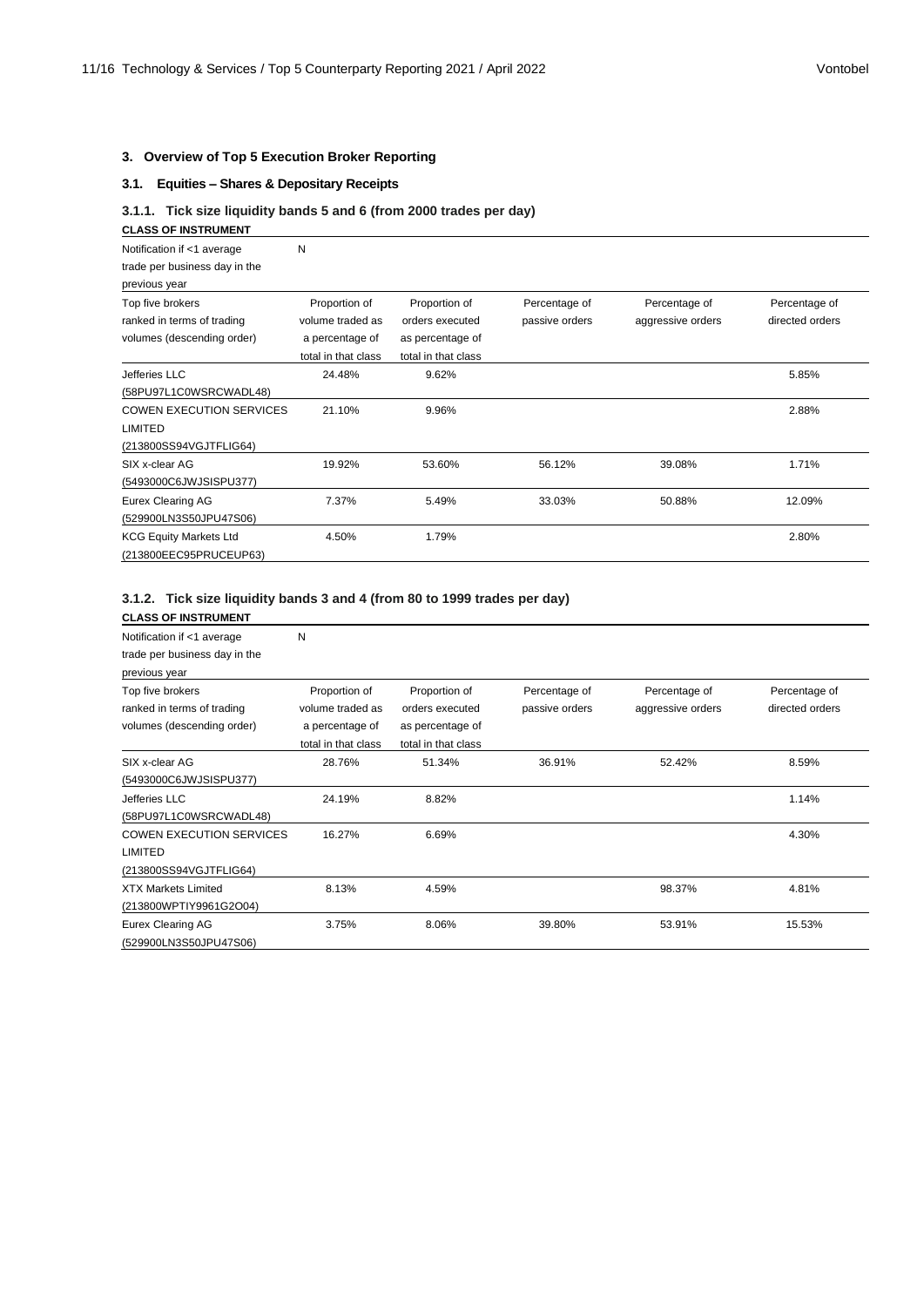#### **3.1.3. ick size liquidity band 1 and 2 (from 0 to 79 trades per day)**

| <b>CLASS OF INSTRUMENT</b>                 |                     |                     |                |                   |                 |
|--------------------------------------------|---------------------|---------------------|----------------|-------------------|-----------------|
| Notification if <1 average                 | N                   |                     |                |                   |                 |
| trade per business day in the              |                     |                     |                |                   |                 |
| previous year                              |                     |                     |                |                   |                 |
| Top five brokers                           | Proportion of       | Proportion of       | Percentage of  | Percentage of     | Percentage of   |
| ranked in terms of trading                 | volume traded as    | orders executed     | passive orders | aggressive orders | directed orders |
| volumes (descending order)                 | a percentage of     | as percentage of    |                |                   |                 |
|                                            | total in that class | total in that class |                |                   |                 |
| SIX x-clear AG                             | 50.71%              | 71.75%              | 45.56%         | 44.68%            | 7.39%           |
| (5493000C6JWJSISPU377)                     |                     |                     |                |                   |                 |
| Jefferies LLC                              | 8.60%               | 2.60%               |                |                   | 4.62%           |
| (58PU97L1C0WSRCWADL48)                     |                     |                     |                |                   |                 |
| <b>COWEN EXECUTION SERVICES</b>            | 8.26%               | 2.17%               |                |                   | 2.98%           |
| <b>LIMITED</b>                             |                     |                     |                |                   |                 |
| (213800SS94VGJTFLIG64)                     |                     |                     |                |                   |                 |
| <b>XTX Markets Limited</b>                 | 8.12%               | 5.39%               |                | 99.25%            | 5.70%           |
| (XTX Markets Limited)                      |                     |                     |                |                   |                 |
| <b>Eurex Clearing AG</b>                   | 6.20%               | 3.67%               | 55.87%         | 33.51%            | 4.18%           |
| (529900LN3S50JPU47S06)                     |                     |                     |                |                   |                 |
| 3.2.1. Bonds<br><b>CLASS OF INSTRUMENT</b> |                     |                     |                |                   |                 |
| Notification if <1 average                 | N                   |                     |                |                   |                 |
| trade per business day in the              |                     |                     |                |                   |                 |
| previous year                              |                     |                     |                |                   |                 |
| Top five brokers                           | Proportion of       | Proportion of       | Percentage of  | Percentage of     | Percentage of   |
| ranked in terms of trading                 | volume traded as    | orders executed     | passive orders | aggressive orders | directed orders |
| volumes (descending order)                 | a percentage of     | as percentage of    |                |                   |                 |
|                                            | total in that class | total in that class |                |                   |                 |
| SIX x-clear AG                             | 17.26%              | 35.74%              | 29.79%         | 55.19%            | 2.06%           |
| (5493000C6JWJSISPU377)                     |                     |                     |                |                   |                 |
| <b>Toronto Dominion Bank</b>               | 5.97%               | 1.76%               |                | 0.50%             | 1.09%           |
| (PT3QB789TSUIDF371261)                     |                     |                     |                |                   |                 |
| JP Morgan Chase Bank, N.A.                 | 5.02%               | 3.10%               |                |                   | 1.15%           |
| (549300PF35PXTNDEAL74)                     |                     |                     |                |                   |                 |
| Goldman Sachs Intl Ltd                     | 4.80%               | 1.46%               |                | 0.10%             | 1.42%           |
| (W22LROWP2IHZNBB6K528)                     |                     |                     |                |                   |                 |
| CITIGROUP GLOBAL MARKETS                   | 4.32%               | 2.06%               |                |                   | 1.44%           |
| <b>LIMITED</b>                             |                     |                     |                |                   |                 |
| (XKZZ2JZF41MRHTR1V493)                     |                     |                     |                |                   |                 |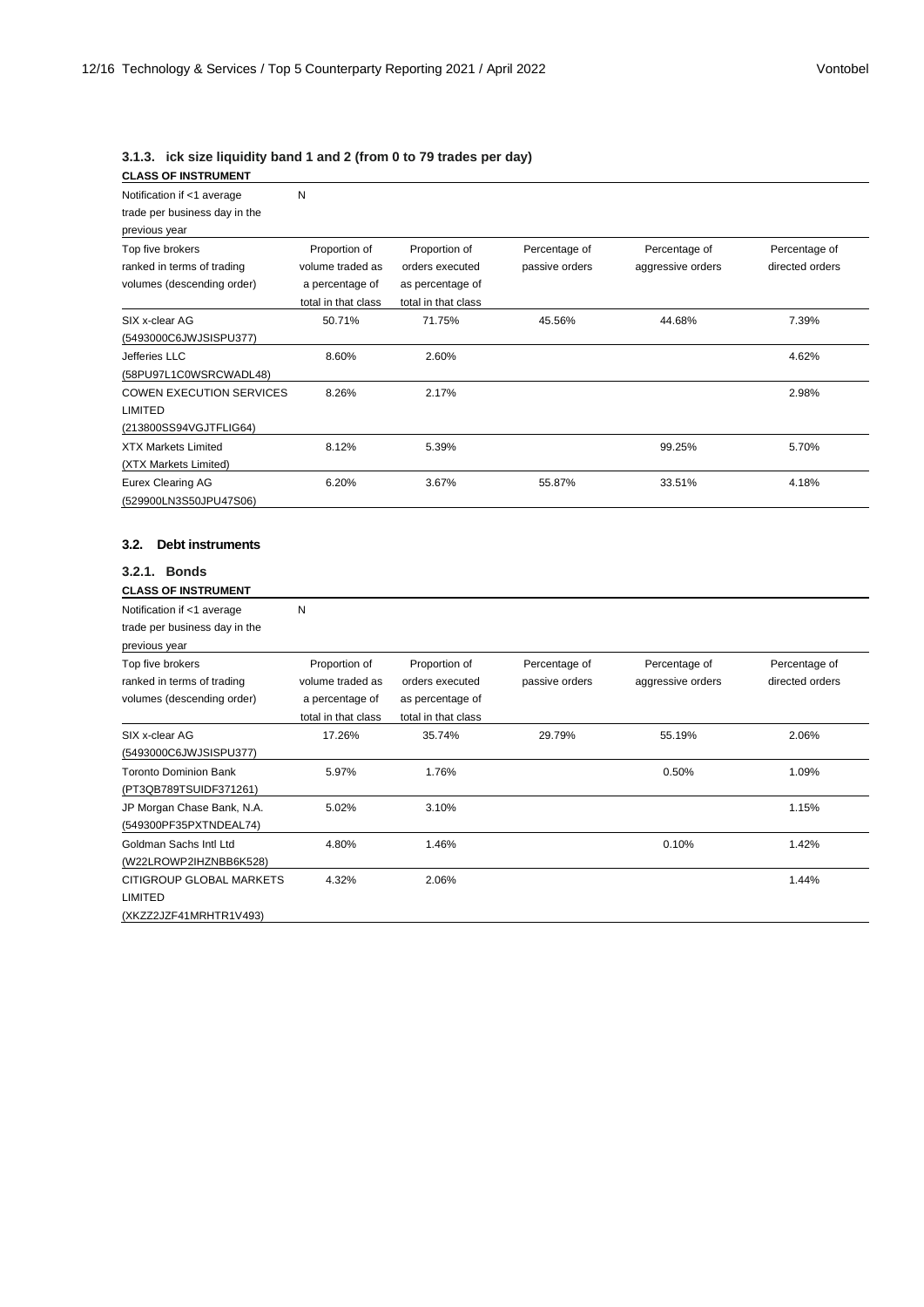#### **3.2.2. Money market instruments**

| <b>CLASS OF INSTRUMENT</b>      |                     |                     |                |                   |                 |
|---------------------------------|---------------------|---------------------|----------------|-------------------|-----------------|
| Notification if <1 average      | N                   |                     |                |                   |                 |
| trade per business day in the   |                     |                     |                |                   |                 |
| previous year                   |                     |                     |                |                   |                 |
| Top five brokers                | Proportion of       | Proportion of       | Percentage of  | Percentage of     | Percentage of   |
| ranked in terms of trading      | volume traded as    | orders executed     | passive orders | aggressive orders | directed orders |
| volumes (descending order)      | a percentage of     | as percentage of    |                |                   |                 |
|                                 | total in that class | total in that class |                |                   |                 |
| JP Morgan Chase Bank, N.A.      | 16.37%              | 1.67%               |                |                   |                 |
| (549300PF35PXTNDEAL74)          |                     |                     |                |                   |                 |
| <b>CITIGROUP GLOBAL MARKETS</b> | 10.80%              | 1.79%               |                |                   |                 |
| LIMITED                         |                     |                     |                |                   |                 |
| (XKZZ2JZF41MRHTR1V493)          |                     |                     |                |                   |                 |
| Nomura International Plc        | 9.36%               | 11.12%              |                |                   | 1.67%           |
| (DGQCSV2PHVF7I2743539)          |                     |                     |                |                   |                 |
| UBS AG                          | 9.02%               | 3.52%               |                |                   |                 |
| (REYPIEJN7XZHSUI0N355)          |                     |                     |                |                   |                 |

#### **3.3. Currency derivatives**

#### **3.4. Structured finance instruments**

| <b>CLASS OF INSTRUMENT</b>                                                   |                                                                             |                                                                             |                                 |                                    |                                  |
|------------------------------------------------------------------------------|-----------------------------------------------------------------------------|-----------------------------------------------------------------------------|---------------------------------|------------------------------------|----------------------------------|
| Notification if <1 average<br>trade per business day in the<br>previous year | N                                                                           |                                                                             |                                 |                                    |                                  |
| Top five brokers<br>ranked in terms of trading<br>volumes (descending order) | Proportion of<br>volume traded as<br>a percentage of<br>total in that class | Proportion of<br>orders executed<br>as percentage of<br>total in that class | Percentage of<br>passive orders | Percentage of<br>aggressive orders | Percentage of<br>directed orders |
| Gateway SWX<br>(549300L7V4MGECYRM576)                                        | 18.27%                                                                      | 21.89%                                                                      | 44.58%                          | 44.29%                             | 0.91%                            |
| Zürcher Kantonalbank<br>(165GRDQ39W63PHVONY02)                               | 12.62%                                                                      | 6.50%                                                                       | 27.65%                          | 15.77%                             | 1.81%                            |
| <b>UBS AG</b><br>(BFM8T61CT2L1QCEMIK50)                                      | 10.32%                                                                      | 8.86%                                                                       | 59.72%                          | 13.98%                             | 0.67%                            |
| <b>EFG Bank AG</b><br>(549300TBS2M2ML45V909)                                 | 4.20%                                                                       | 0.96%                                                                       | 14.62%                          | 1.65%                              | 1.43%                            |
| <b>BNP PARIBAS</b><br>(R0MUWSFPU8MPRO8K5P83)                                 | 3.87%                                                                       | 1.55%                                                                       |                                 |                                    | 0.75%                            |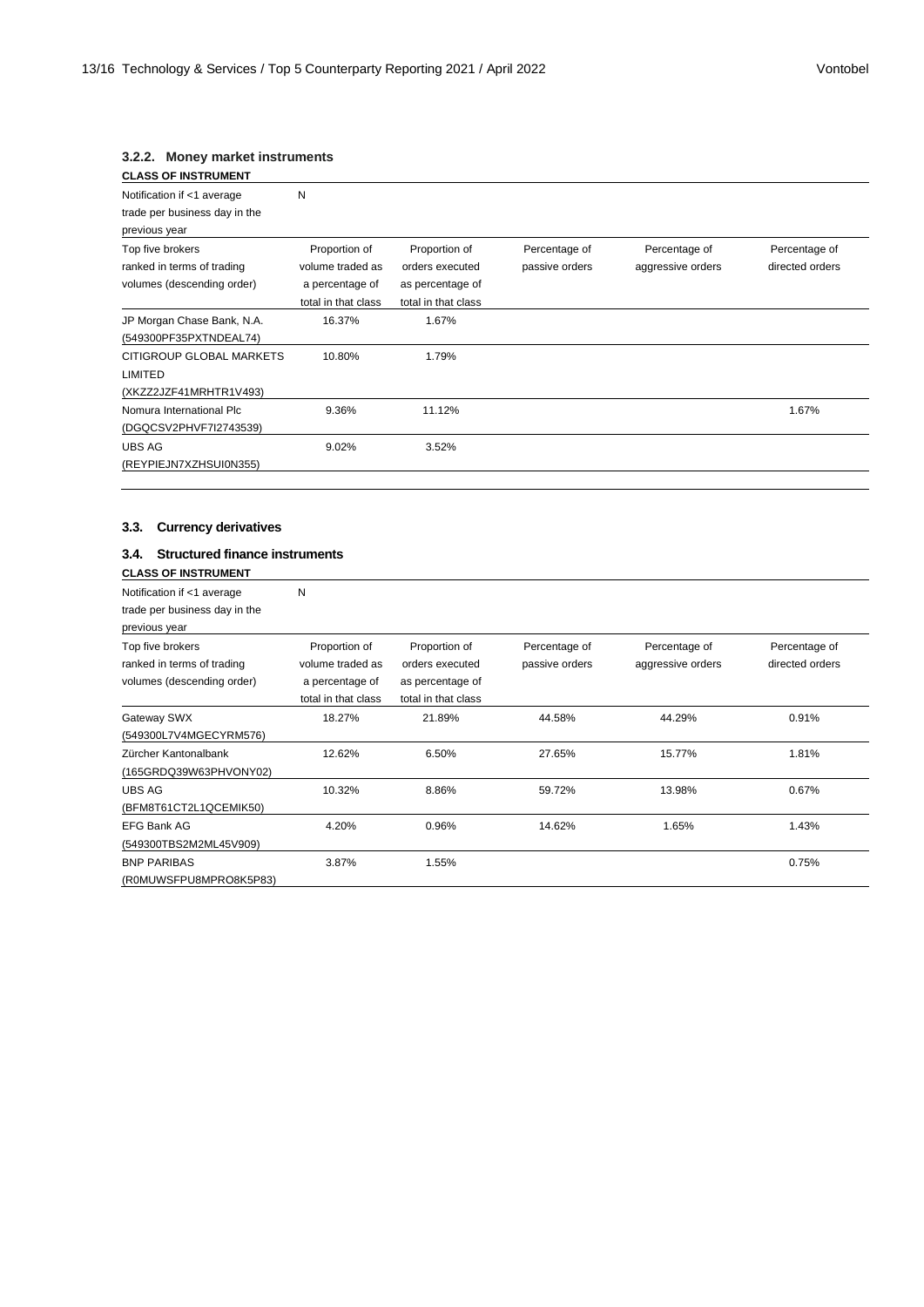#### **3.5.1. Warrants and Certificate Derivatives CLASS OF INSTRUMENT**

| Notification if <1 average      | Ν                   |                     |                |                   |                 |
|---------------------------------|---------------------|---------------------|----------------|-------------------|-----------------|
| trade per business day in the   |                     |                     |                |                   |                 |
| previous year                   |                     |                     |                |                   |                 |
| Top five brokers                | Proportion of       | Proportion of       | Percentage of  | Percentage of     | Percentage of   |
| ranked in terms of trading      | volume traded as    | orders executed     | passive orders | aggressive orders | directed orders |
| volumes (descending order)      | a percentage of     | as percentage of    |                |                   |                 |
|                                 | total in that class | total in that class |                |                   |                 |
| <b>UBS AG</b>                   | 14.97%              | 10.85%              | 58.37%         | 36.91%            | 0.37%           |
| (BFM8T61CT2L1QCEMIK50)          |                     |                     |                |                   |                 |
| Swissquote Bank SA              | 10.65%              | 11.90%              | 53.27%         | 37.99%            | 0.02%           |
| (H6IQ3SWWWBLDBI06ZX04)          |                     |                     |                |                   |                 |
| Deutsche WertpapierService Bank | 9.54%               | 14.83%              |                |                   |                 |
| AG                              |                     |                     |                |                   |                 |
| (529900EXG2PM316ISO63)          |                     |                     |                |                   |                 |
| Gateway SWX                     | 9.43%               | 4.57%               | 43.97%         | 43.99%            | 0.71%           |
| (549300L7V4MGECYRM576)          |                     |                     |                |                   |                 |
| <b>COMMERZBANK AG</b>           | 7.75%               | 15.27%              |                |                   |                 |
| (851WYGNLUQLFZBSYGB56)          |                     |                     |                |                   |                 |

#### **3.5.2. Other securitized derivatives**

| <b>CLASS OF INSTRUMENT</b>    |                     |                     |                |                   |                 |
|-------------------------------|---------------------|---------------------|----------------|-------------------|-----------------|
| Notification if <1 average    | N                   |                     |                |                   |                 |
| trade per business day in the |                     |                     |                |                   |                 |
| previous year                 |                     |                     |                |                   |                 |
| Top five brokers              | Proportion of       | Proportion of       | Percentage of  | Percentage of     | Percentage of   |
| ranked in terms of trading    | volume traded as    | orders executed     | passive orders | aggressive orders | directed orders |
| volumes (descending order)    | a percentage of     | as percentage of    |                |                   |                 |
|                               | total in that class | total in that class |                |                   |                 |
| UBS AG                        | 84.78%              | 81.33%              | 1.21%          | 0.19%             |                 |
| (BFM8T61CT2L1QCEMIK50)        |                     |                     |                |                   |                 |
| Gateway SWX                   | 5.08%               | 7.54%               | 46.07%         | 46.07%            | 2.62%           |
| (549300L7V4MGECYRM576)        |                     |                     |                |                   |                 |
| Bank Julius Bär & Co AG       | 1.82%               | 0.79%               | 20.00%         | 45.00%            | 15.00%          |
| (PNWU8O0BLT17BBV61Y18)        |                     |                     |                |                   |                 |
| Bank J. Safra Sarasin AG      | 1.52%               | 5.09%               | 17.05%         | 72.09%            | 23.26%          |
| (5493008LFIYZKT5TJ445)        |                     |                     |                |                   |                 |
| Goldman Sachs Intl Ltd        | 1.24%               | 0.12%               |                | 66.67%            |                 |
| (W22LROWP2IHZNBB6K528)        |                     |                     |                |                   |                 |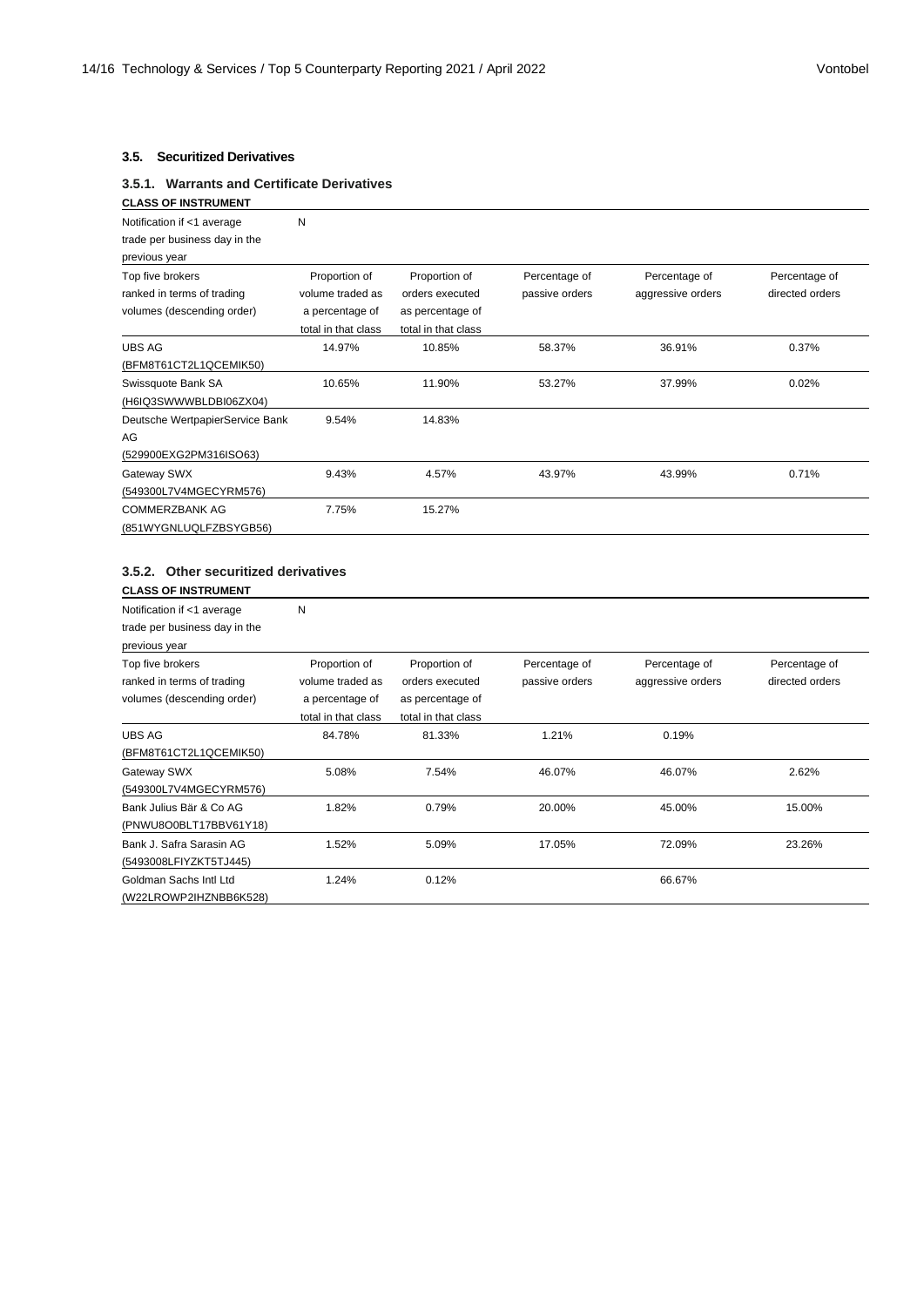#### **3.6. Exchange traded products (Exchange traded funds, exchange traded notes and exchange traded commodities) CLASS OF INSTRUMENT**

| Notification if <1 average    | N                   |                     |                |                   |                 |
|-------------------------------|---------------------|---------------------|----------------|-------------------|-----------------|
| trade per business day in the |                     |                     |                |                   |                 |
| previous year                 |                     |                     |                |                   |                 |
| Top five brokers              | Proportion of       | Proportion of       | Percentage of  | Percentage of     | Percentage of   |
| ranked in terms of trading    | volume traded as    | orders executed     | passive orders | aggressive orders | directed orders |
| volumes (descending order)    | a percentage of     | as percentage of    |                |                   |                 |
|                               | total in that class | total in that class |                |                   |                 |
| Flow Traders B.V.             | 16.53%              | 3.37%               |                | 0.23%             | 0.23%           |
| (549300CLJI9XDH12XV51)        |                     |                     |                |                   |                 |
| Jane Street Financial Ltd     | 15.46%              | 3.58%               |                | 14.08%            | 1.28%           |
| (549300ZHEHX8M31RP142)        |                     |                     |                |                   |                 |
| Jefferies LLC                 | 11.18%              | 6.89%               |                |                   | 8.98%           |
| (58PU97L1C0WSRCWADL48)        |                     |                     |                |                   |                 |
| Optiver V.O.F.                | 11.18%              | 4.83%               |                |                   | 0.16%           |
| (7245009KRYSAYB2QCC29)        |                     |                     |                |                   |                 |
| SIX x-clear AG                | 7.31%               | 19.82%              | 14.47%         | 64.23%            | 10.22%          |
| (5493000C6JWJSISPU377)        |                     |                     |                |                   |                 |

#### **3.7. Other instruments**

| <b>CLASS OF INSTRUMENT</b>                                                   |                                                                             |                                                                             |                                 |                                    |                                  |
|------------------------------------------------------------------------------|-----------------------------------------------------------------------------|-----------------------------------------------------------------------------|---------------------------------|------------------------------------|----------------------------------|
| Notification if <1 average<br>trade per business day in the<br>previous year | Ν                                                                           |                                                                             |                                 |                                    |                                  |
| Top five brokers<br>ranked in terms of trading<br>volumes (descending order) | Proportion of<br>volume traded as<br>a percentage of<br>total in that class | Proportion of<br>orders executed<br>as percentage of<br>total in that class | Percentage of<br>passive orders | Percentage of<br>aggressive orders | Percentage of<br>directed orders |
| Pictet Canada S.E.C.<br>(549300ZW5W660U16FP37)                               | 24.79%                                                                      | 2.33%                                                                       |                                 |                                    | 56.69%                           |
| Jefferies LLC<br>(58PU97L1C0WSRCWADL48)                                      | 17.35%                                                                      | 8.94%                                                                       |                                 |                                    | 29.51%                           |
| Jane Street Financial Ltd<br>(549300ZHEHX8M31RP142)                          | 5.35%                                                                       | 0.92%                                                                       |                                 | 2.00%                              |                                  |
| Bank Julius Bär & Co AG<br>(PNWU8O0BLT17BBV61Y18)                            | 5.18%                                                                       | 3.98%                                                                       | 8.29%                           | 58.06%                             | 0.92%                            |
| Zürcher Kantonalbank<br>(165GRDQ39W63PHVONY02)                               | 4.64%                                                                       | 4.93%                                                                       | 10.41%                          | 50.93%                             | 2.23%                            |